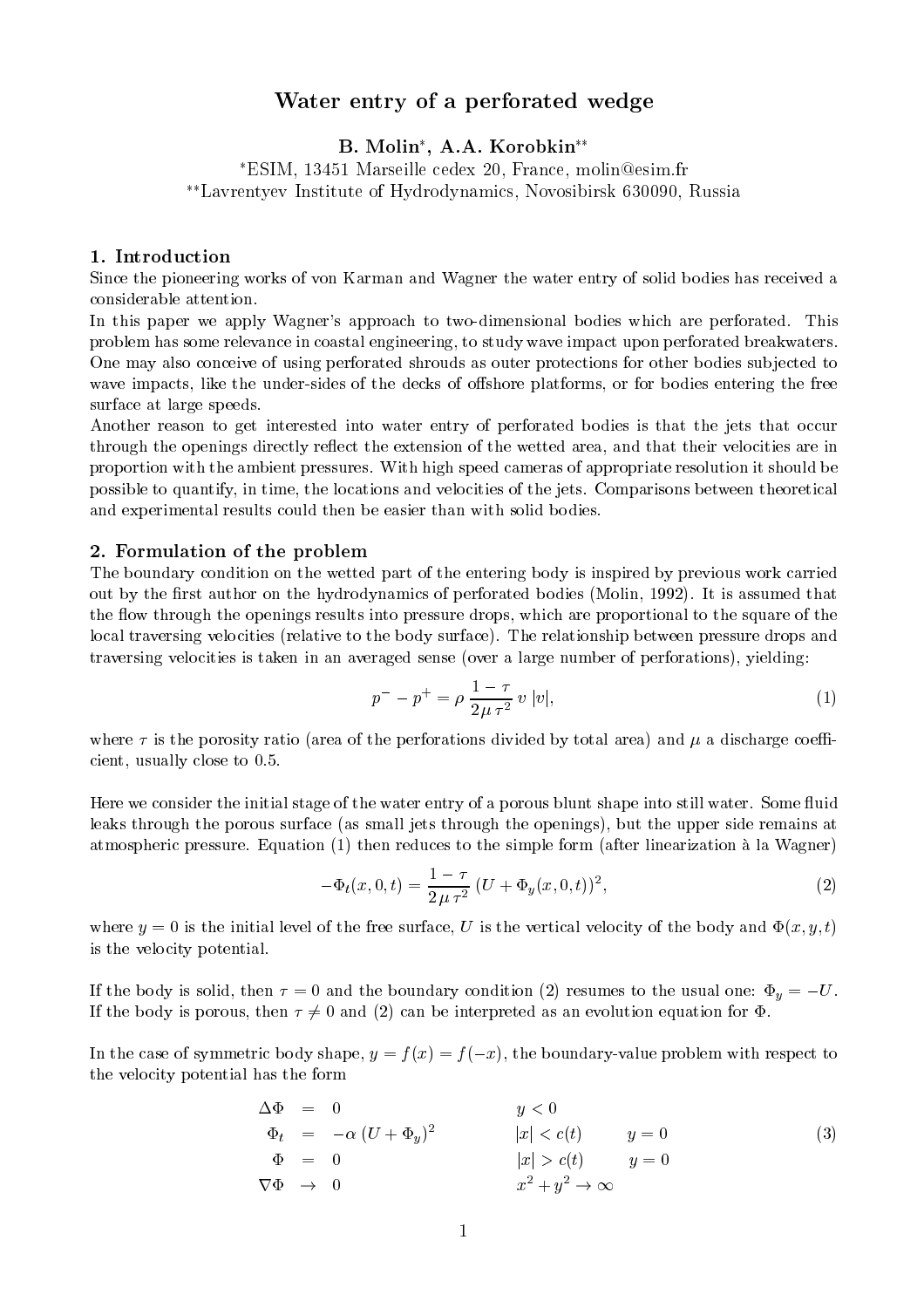where  $\alpha = (1 - \tau)/ (2 \mu \tau)$ .

The wetted length  $2 c(t)$  of the body is obtained from the Wagner condition of continuous joining of the free surface and the surface of the entering body at  $x = \pm c(t)$ 

$$
f(c) = U t + \int_0^t \Phi_y(c, 0, T) dT,
$$
\n(4)

where  $t = 0$  is the impact instant and  $\Phi_y(c(t), 0, T)$  is the vertical velocity of the free surface at the time instant T at the point  $x = c(t)$ .

## 3. Self-similar solution for a porous wedge

We consider the case of a wedge, with deadrise angle  $\beta$ , entering vertically the free surface with constant speed  $U$ . The self-similar problem is derived by introducing the non-dimensional variables:

$$
x = \gamma U t X \qquad y = \gamma U t Y \qquad \Phi = \gamma U^2 t \phi(X, Y) \qquad c = \gamma U t. \tag{5}
$$

In the stretched variables the boundary condition on the wetted part of the wedge (2) and the Wagner condition (4) take, respectively, the forms

$$
\phi - X \phi_X = -\frac{\alpha}{\gamma} (1 + \phi_Y)^2 \qquad |X| \le 1 \qquad Y = 0,
$$
\n<sup>(6)</sup>

$$
\gamma \ \tan \beta = 1 + \int_{1}^{\infty} \frac{\phi_Y(u,0)}{u^2} \ du. \tag{7}
$$

The numerical difficulties mostly reside with the nonlinearity of equation (6), and with the fact that  $\gamma$  is not known a priori. To overcome them, an iterative resolution method is used with equation (6) being presented as

$$
\phi^{(n)} - X \phi_X^{(n)} + \frac{\alpha}{\gamma^{(n-1)}} (2 + \phi_Y^{(n-1)}) \phi_Y^{(n)} = -\frac{\alpha}{\gamma^{(n-1)}}
$$
\n(8)

This means that an equation of the type

$$
\phi - X \phi_X + f(X) \phi_Y = k \qquad |X| \le 1 \qquad Y = 0 \tag{9}
$$

has to be solved at each iteration.

This scheme turned out to be efficient for small values of the parameter  $\alpha$  tan  $\beta$ . At large values of the parameter it is more expedient to reverse equation (6), writing it under the form

$$
\phi_Y = -1 + \sqrt{\frac{\gamma}{\alpha} \left( X \phi_X - \phi \right)} \tag{10}
$$

and to solve it iteratively through the scheme

$$
\phi_Y^{(n)} = -1 + \sqrt{\frac{\gamma^{(n-1)}}{\alpha} \left( X \phi_X^{(n-1)} - \phi^{(n-1)} \right)}.
$$
\n(11)

The choice between either iterative scheme is decided upon the value of the product  $\alpha$  tan  $\beta$ . When  $\alpha$  tan  $\beta$  is smaller than 1, the first scheme is used. When it is larger than 1, the second one is followed.

To present preliminary results, we use a very crude numerical method. That is, we bound the domain at some distance  $X = \pm L$  and use eigenfunction expansion of the potential

$$
\phi(X,Y) = \sum_{n=1}^{N} A_n \cos \lambda_n X \ e^{\lambda_n Y} \tag{12}
$$

in the region  $-L \le X \le L$  and  $-\infty < Y \le 0$ , where  $\lambda_n = (2 n - 1) \pi/(2 L)$  so that  $\Phi(\pm L, Y) \equiv 0$ .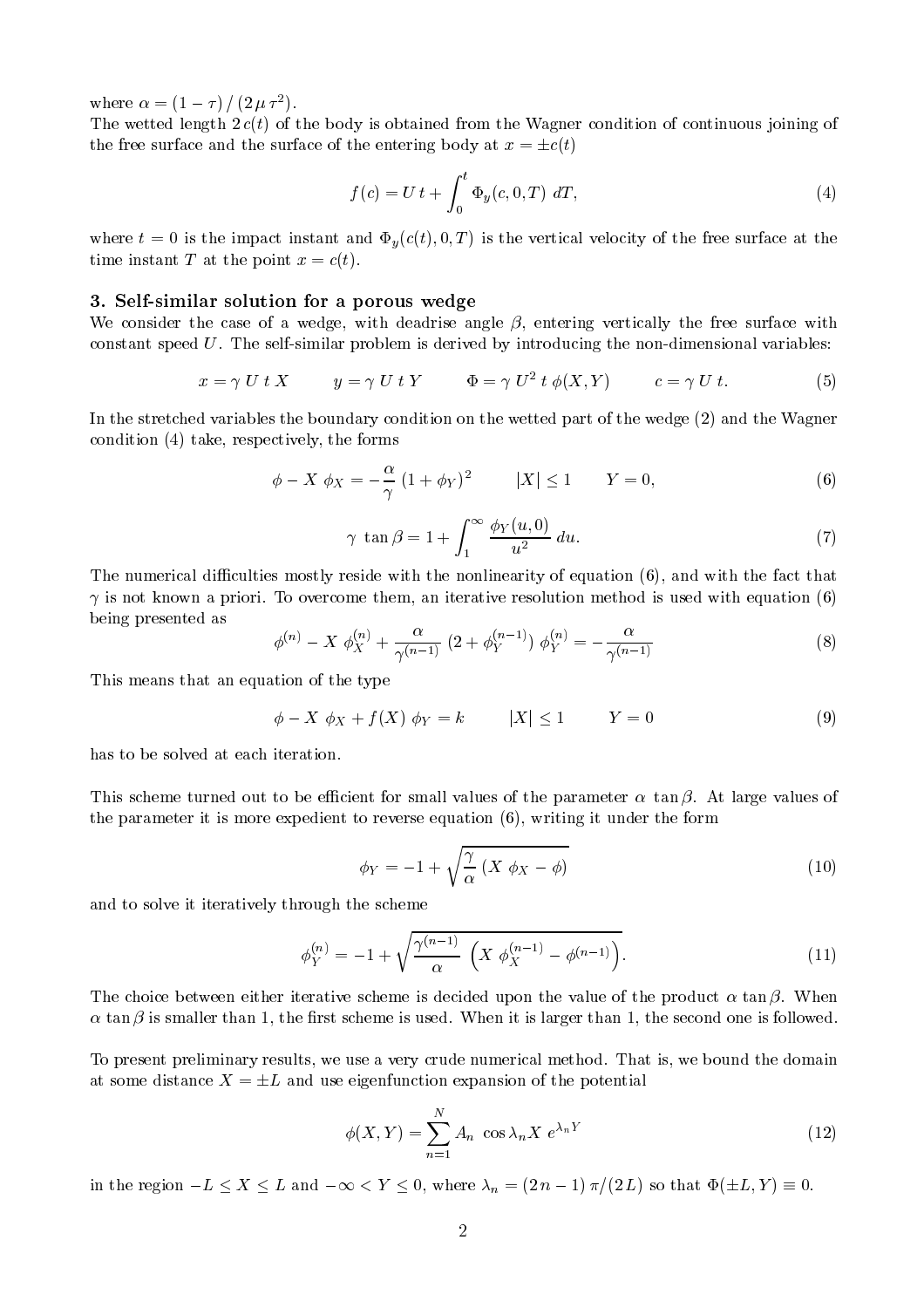

Figure 1: Porous wedge. cot  = 10. Free surface elevation obtained from self-similar solution for  $\alpha = 1, 4, 16, 64, 256, 1024$  and for a solid wedge.

A Galerkin procedure is then followed to build up a linear system which is solved by a standard Gauss routine to yield the  $A_n$  coefficients. This procedure is repeated until convergence, which is always attained within a few iterations.

When convergence has been reached the free surface position in the self-similar variables is given by

$$
E(X) = \frac{1}{\gamma} X \int_X^{\infty} \frac{\phi_Y(u,0)}{u^2} du = \frac{1}{\gamma} \sum_{n=1}^N \lambda_n^2 A_n X \int_{\lambda_n X}^{\infty} \frac{\cos v}{v^2} dv \qquad (X > 0).
$$
 (13)

The free surface elevation  $\eta(x, t)$  is related to  $E(X)$  through

$$
\eta(x,t) = \gamma U t E\left(\frac{x}{\gamma U t}\right).
$$

Finally the vertical force on the porous wedge is obtained as

$$
f_y = -\rho \frac{d}{dt} \left\{ \int_{-\infty}^{\infty} \Phi(x, 0, t) dx \right\} = -2 \rho \gamma^2 U^3 t \int_{-L}^{L} \phi(X, 0) dX = 4 \rho \gamma^2 U^3 t \sum_{n=1}^{N} \frac{(-1)^n A_n}{\lambda_n}.
$$
 (14)

In the case of small porosity,  $\tau \ll 1$ , the iterative scheme (11) can be followed to derive the asymptotic behaviour of the solution. Then it is found that the ratio  $f_y(\tau)/f_y(0)$  (that is the force on the porous wedge divided by its value for the solid one) behaves as  $1-b\sqrt{\gamma/\alpha}$ , where  $b=1.113$ , and the quantity  $\gamma$  is  $\pi^2\alpha[\sqrt{a^2+2\pi\alpha\tan\beta}+a]^{-2}$ , where

We first present results for a wedge with a deadrise angle  $\beta$  such that cot  $\beta = 10$ . The half-length L of the numerical domain is taken equal to 8 and the truncation order N of the series (12) is  $N = 800$ . Figure 1 shows the free surface elevation  $\gamma E$  plotted versus  $\gamma X$  (that is  $\eta(x, t)/(U t)$ ) plotted against  $x/(U t)$ ), for different  $\alpha$  values:  $\alpha = 1, 4, 16, 64, 256$  and 1024 (or, roughly, porosity ratios of 62, 39, 22, 12, 6 and  $3\%$ ). As the porosity increases, the profiles of the liquid surface (inside and outside of the wedge) are getting smoother and the points of maximum elevation move inside the wedge.

It should be noted that the profiles obtained inside the porous wedge reflect the (locally) averaged amount of water that has leaked through it. The actual elevations of the tips of the jets that have flowed through the openings are given by

$$
\eta_j(x,t) = (\gamma \tan \beta - 1) \frac{x}{\gamma} + \frac{Ut}{\tau} \left( 1 - \frac{x}{\gamma U t} \right) \left[ 1 - \tau + E\left(\frac{x}{\gamma U t}\right) \right]
$$